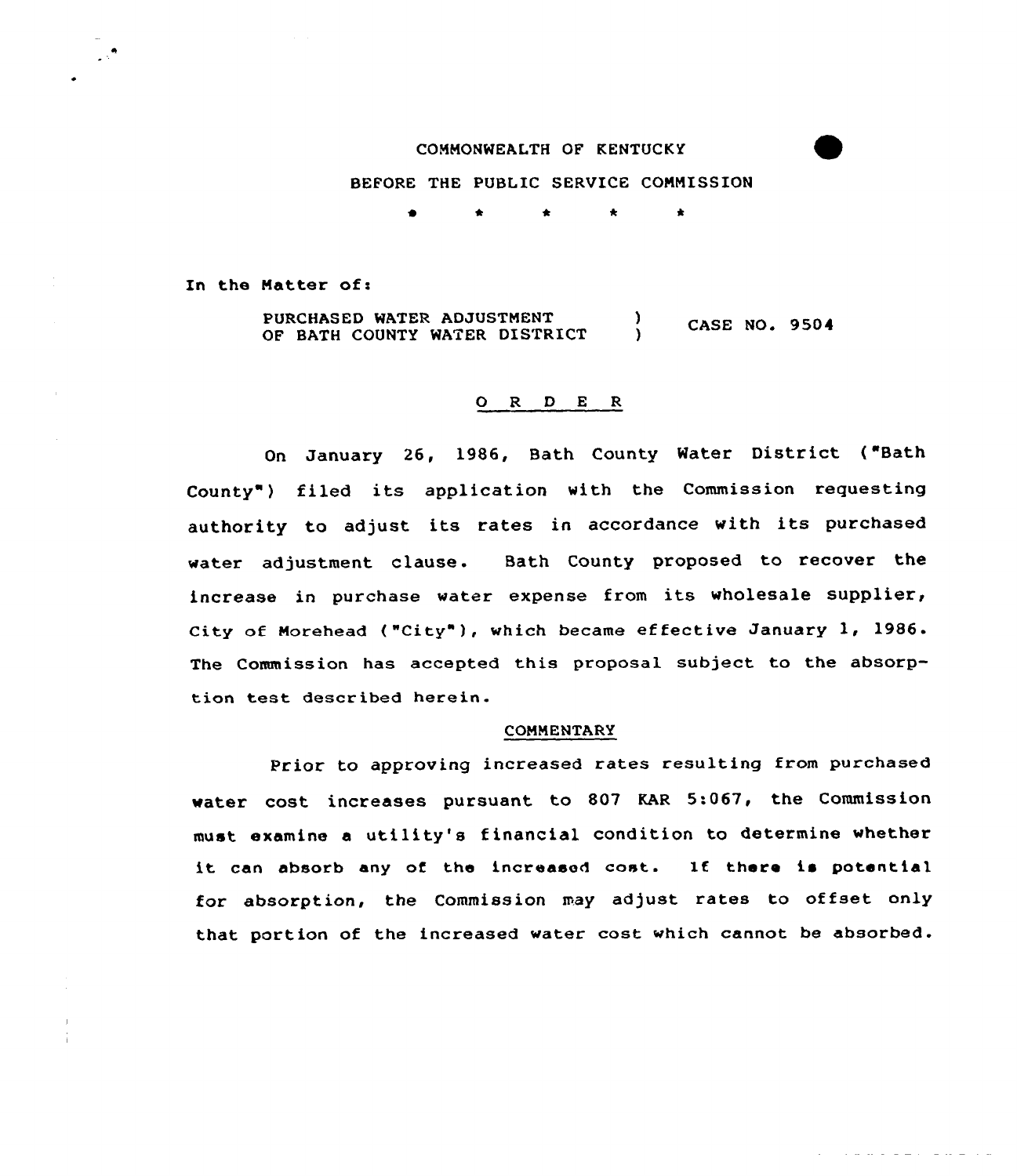### TEST PERIOD

The Commission has adopted the 12-month period ending December 31, 1985, as the test period in this matter. Adjustments deemed proper and reasonable have been included to more accurately reflect current operating conditions.

# REVENUES AND EXPENSES

Bath County did not propose any adjustments, as such, to its test-year statement of operations. However, Bath County did include information regarding the increase in purchased water costs resulting from the increased wholesale rate charged by the City. The Commission, after examination of Bath County's testyear operating statement has made the following adjustments in accordance with its normal rate-making practices for water utilities:

# Purchased Water Expense

Bath County's purchased water expense for the test year was \$91,595. Bath County's normalized purchased water expense including the increase from the City effective January 1, 1986, is \$ 98,912. Accordingly, the Commission has increased Bath County's operating erpenses by \$7,317 to reflect the increased purchased water expense.

## Depreciation Expense

Bath County's test-year depreciation expense was \$19,564. It is the normal practice of the Commission to compute depreciation expense for rate-making purposes on non-contributed plant only. Such treatment insuree that ratepayers pay only for the

 $-2-$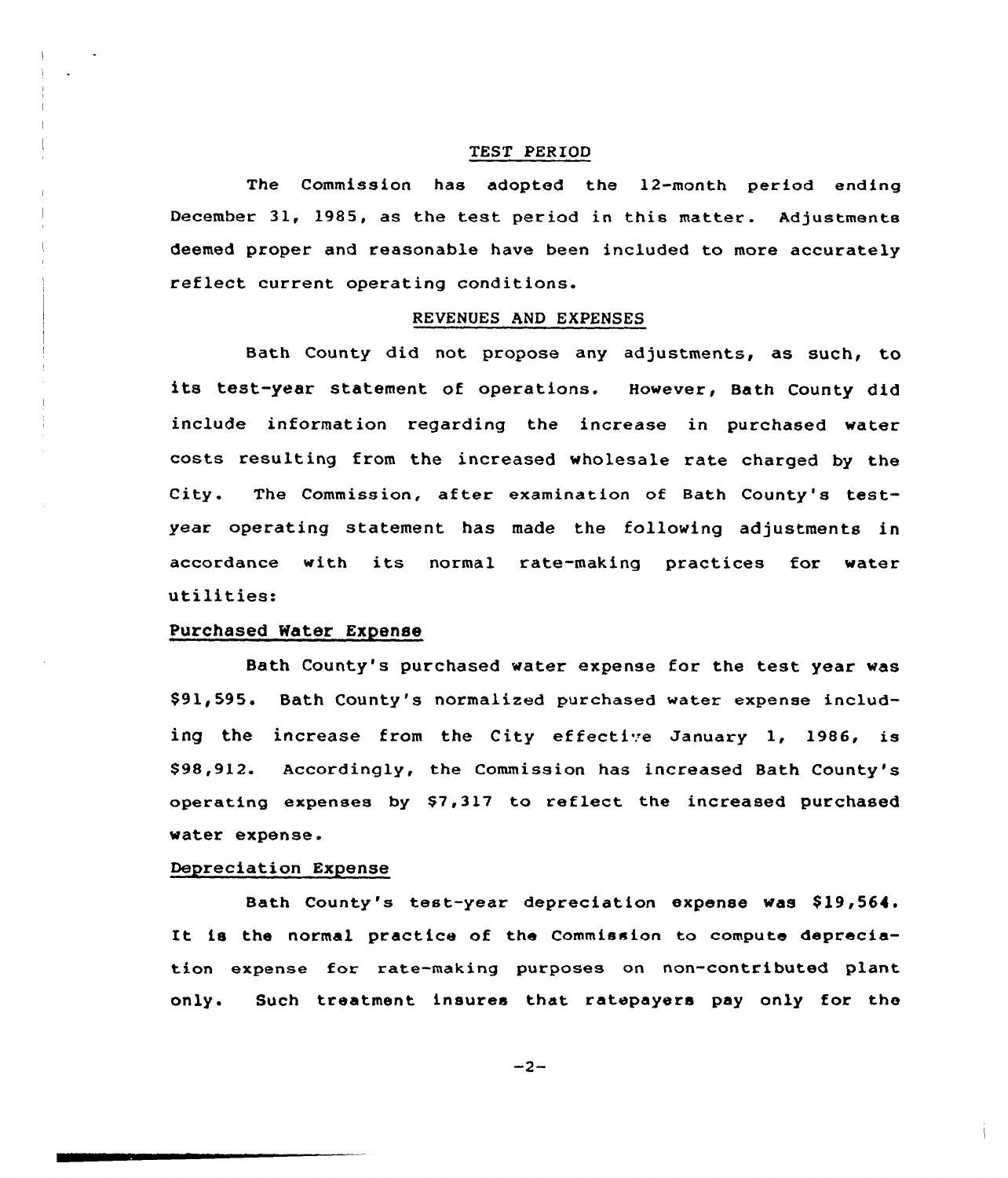plant in which the utility has made an investment and not the plant which the utility has acquired through contributions.

Bath County's balance sheet at the end of the test period reflects contributions in aid of construction of \$948,042 which represents 62.7 percent of the total cost of utility plant in service. In determining the pro forma depreciation expense, the Commission has excluded this percentage of the reported test year amount. The adjusted depreciation expense for rate-making purposes is \$9,178 which reflects a reduction of \$10,386.

Adjustments to the test period operations produced the following results:

|                    | Actual            | Commission<br>Adjustments | Commission<br>Adjusted |
|--------------------|-------------------|---------------------------|------------------------|
| Operating Revenues | \$214,060         | $-0-$                     | \$214,060              |
| Operating Expenses | 187,914           | <3,069>                   | 184,845                |
| Operating Income   | $\sqrt{5}$ 26,146 | 3,069                     | 29,215                 |
| Other Income       | 6,536             | $-0-$                     | 6,536                  |
| Other Deductions   | 19,375            | $-0-$                     | 19,375                 |
| Net Income         | 13,307            | 3,069                     | 16,376                 |

#### REVENUE REQUIRENENTS

Bath County's debt service for the test period was \$26,348. Based on the adjusted net income, Bath County would earn a debt service coverage ("DSC") of 1.36X. The Commission is of the opinion that <sup>a</sup> DSC of 1.2X is a fair, just and reasonable coverage for Bath County to maintain in that it meets the requirements of its lenders and provides an adequate surplus for equity growth. Purthermore, the Commission allowed a 1.2X DSC in the most recent case to which Bath County was <sup>a</sup> party. Based upon adjusted test period operations, the Commission finds that Bath County's current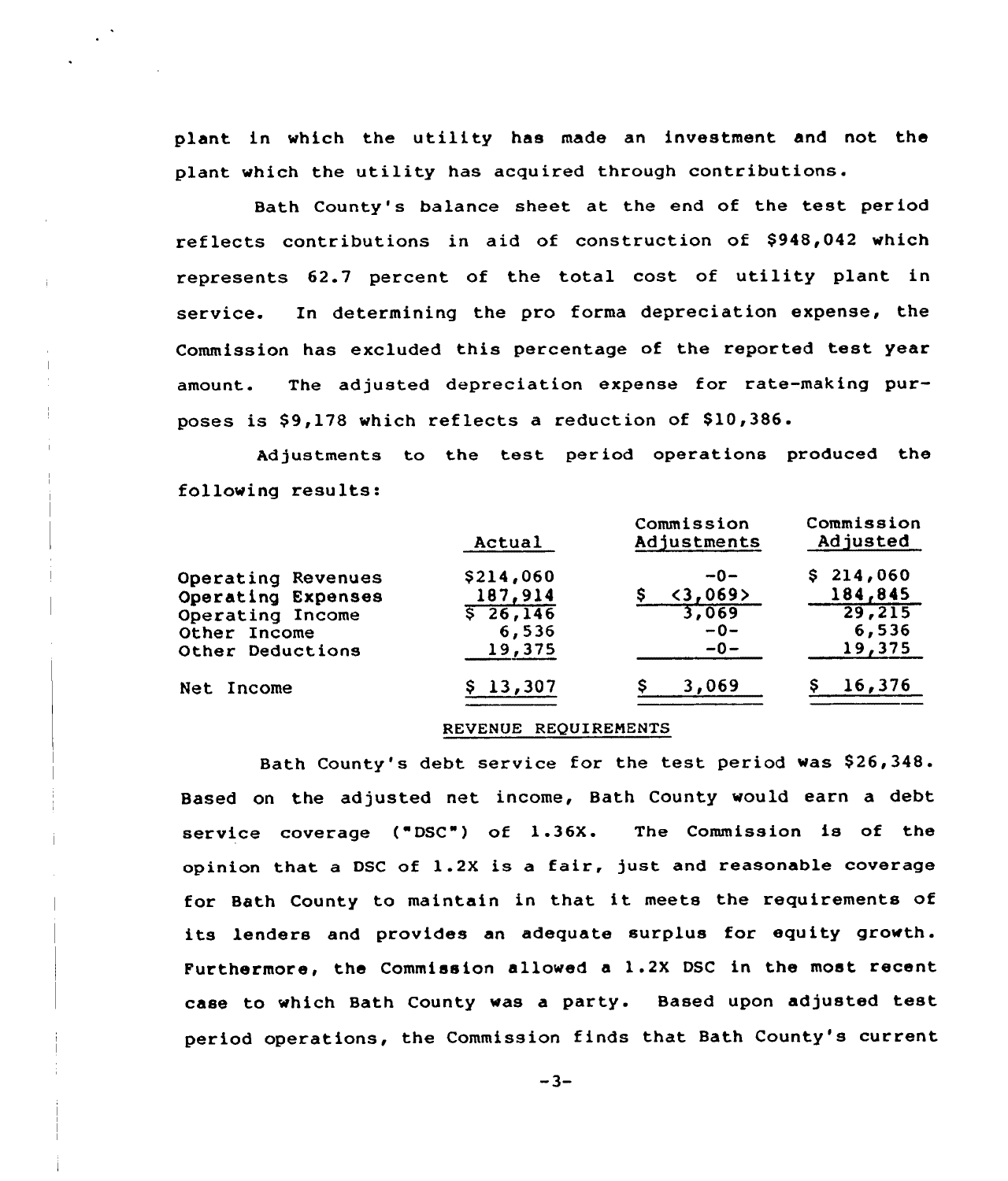rates generate sufficient revenues to meet its operating needs and therefore, no rate adjustment is necessary. This is demonstrated as follows: **A 1946 1946** 

| Adjusted Operating Expenses | \$184,845   |  |
|-----------------------------|-------------|--|
| 1.2X Debt-Service Coverage  | 31,618      |  |
| Revenue Requirement         | \$216,463   |  |
| Less:                       |             |  |
| Adjusted Operating Revenue  | \$214,060   |  |
| Adjusted Operating Income   | 6,536       |  |
| Total Excess Revenues       | \$ < 4,133> |  |

Thus, Bath County's current revenue levels exceed its required revenues by \$4,133. Therefore, the Commission is of the opinion that Bath County can and should absorb \$7,317, which is the full amount of the increase in purchased water cost.

#### RATE DESIGN

In its application, Bath County requested permission to adjust the rates of its wholesale customers only and to absorb the remaining increase pending the filing of an application for construction and general rate adjustment.

807 KAR 5:067 provides that the purchased water adjustment is to be calculated based on the total gallons sold during the test period to arrive at an adjustment factor per cubic feet or gallons sold. The base rate is assumed to be reflective of the cost of service for each billing class, with any purchased water adjustment applied on a per unit basis in order to maintain the cost-reflective rates. Thus in applications for purchased water adjustments, the adjustment must be applied to all rates on a per unit basis in all billing classes.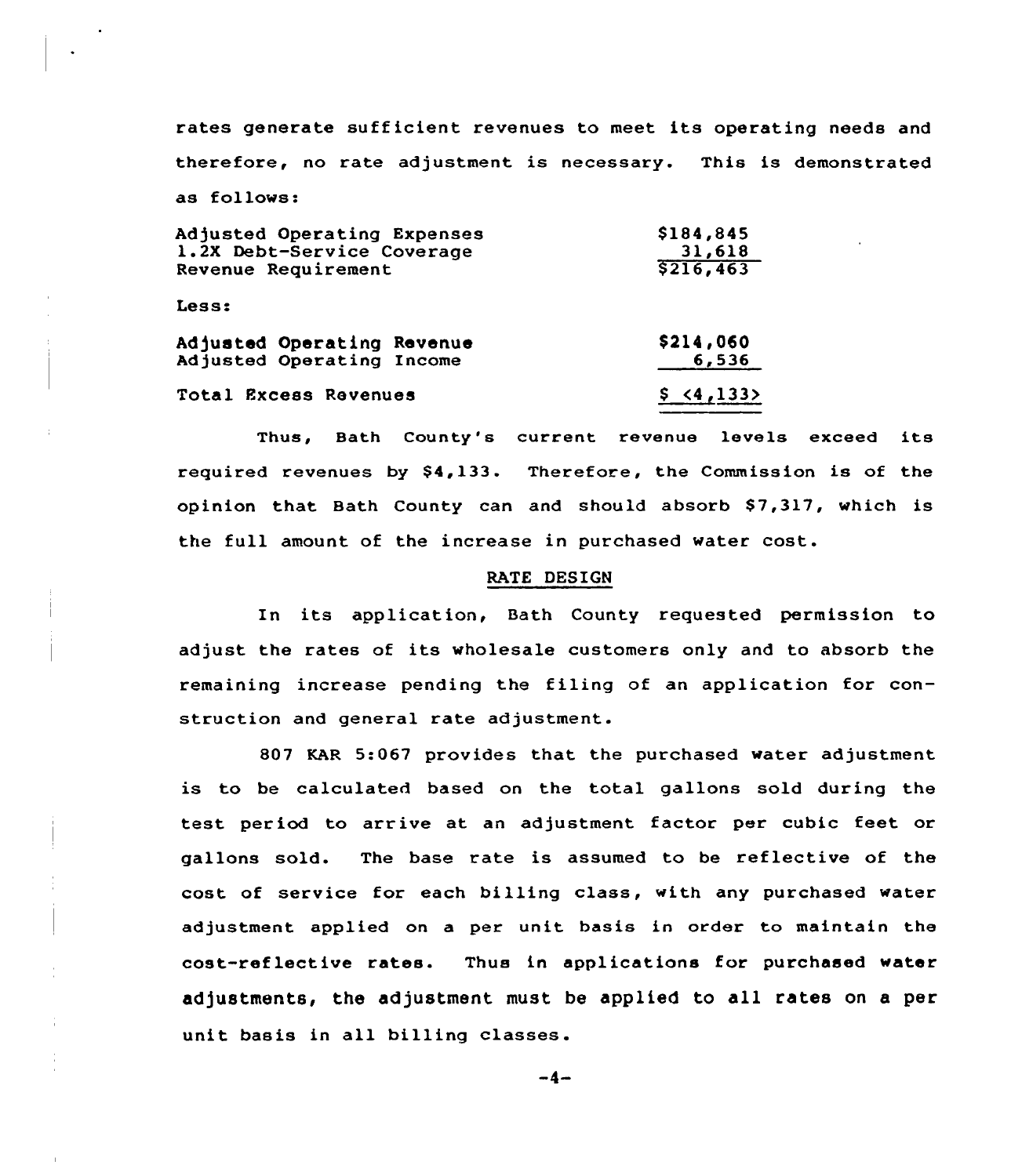### SUMMARY

The Commission, after consideration of the evidence of record and being advised, is of the opinion and finds that:

1. Bath County has the potential to absorb \$7,317 which is the full amount of the increase in its purchased water cost.

2. The rates proposed by Bath County produce revenues in excess of those found reasonable herein and should be denied upon application of KRS 278.030.

IT IS THEREFORE ORDERED that:

1. The rates proposed by Bath County be and they hereby axe denied.

2. The rates currently charged by Bath County axe fair, just and reasonable and should continue to be charged.

3. For the purpose of future application of the purchased water adjustment clause of Bath County the base rates for purchased water shall be:

Supplier

#### Rate

City of Morehead

-i

S2+426.00 Capital Costs 10.00 Meter and Billing Charge  $.523$  per  $1,000$  gallons (all usage)

4. Bath County shall file with the Commission within 30 days from the date of this Order its revised tariff sheets showing the new base rate established herein to be used in future application of its purchased water adjustment clause.

 $-5-$